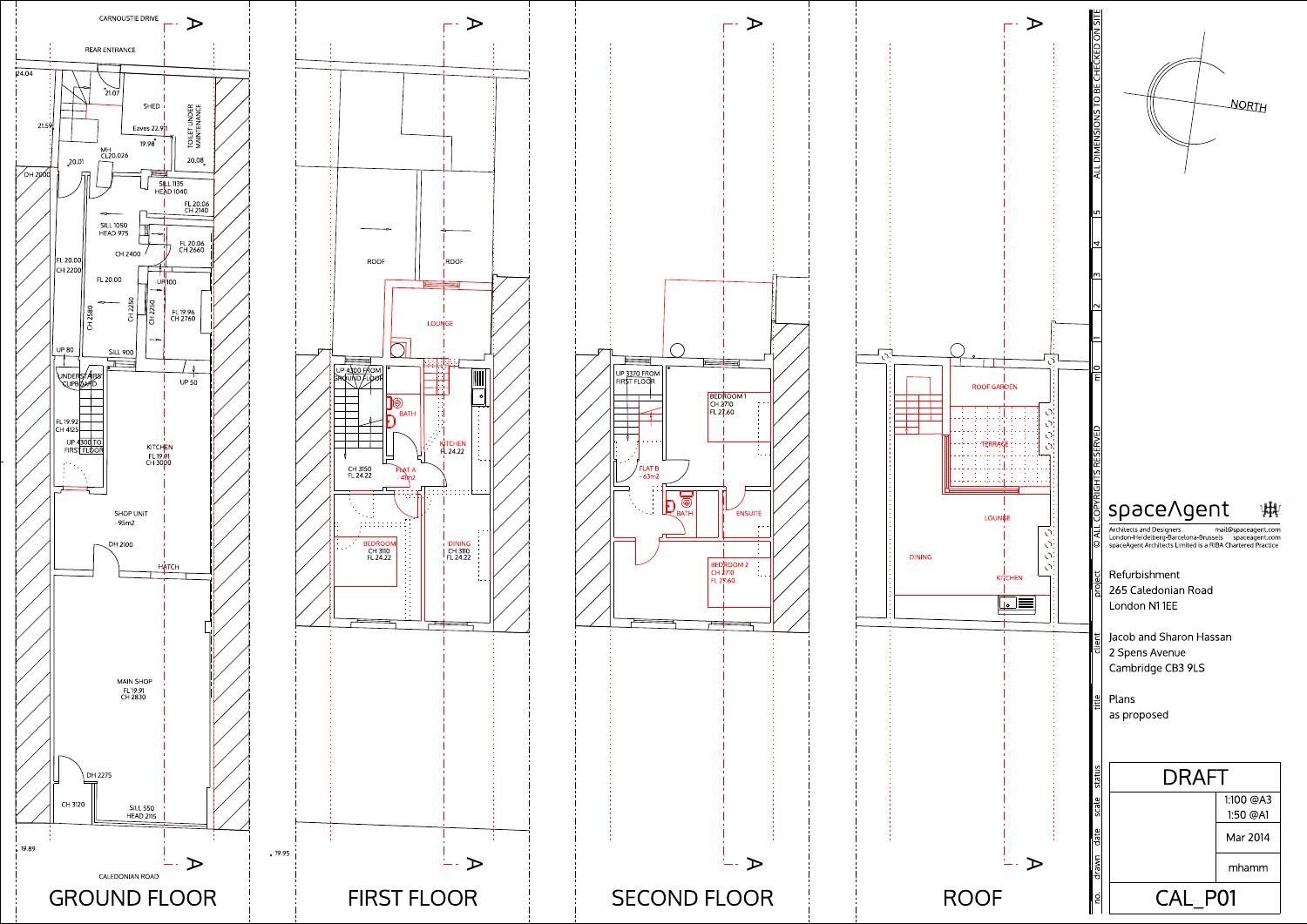

<u>. . . . . . . . .</u>



## space/gent 脚

265 Caledonian Road Refurbishment London N1 1EE

Jacob and Sharon Hassan 2 Spens Avenue Cambridge CB3 9LS

mail@spaceagent.com Architects and Designers London-Heidelberg-Barcelona-Brussels spaceagent.com<br>spaceAgent Architects Limited is a RIBA Chartered Practice

as proposed Elevations



ALLDIM ENSIONSTO BECHECKED ON SITE

 $\mathcal{L}$ 

 $\frac{2}{15}$   $\frac{3}{14}$   $\frac{15}{12}$ 

 $\overline{\phantom{1}}$ 

©

ALL COPYRIGHTS RESERVED